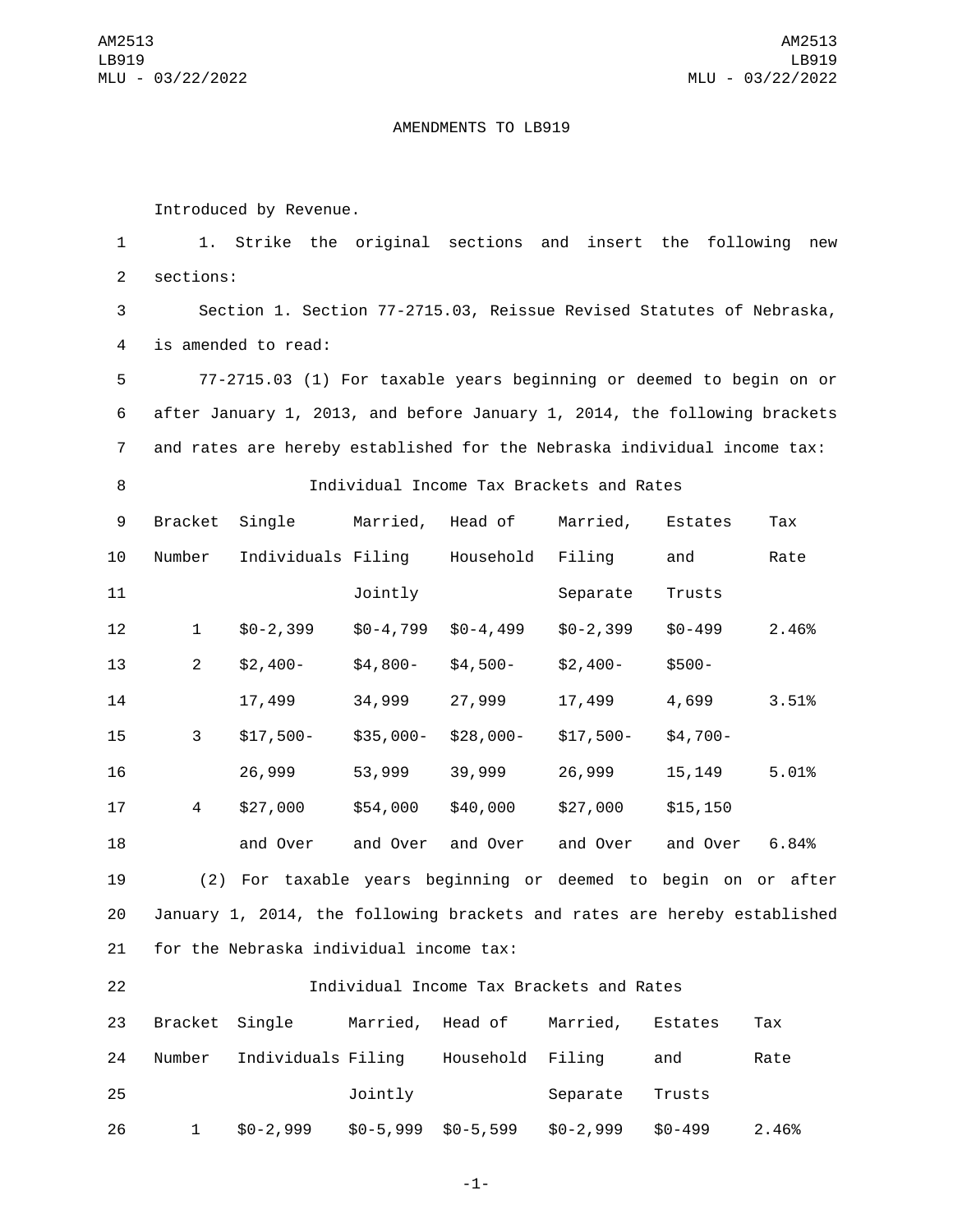| $\mathbf{1}$     | $\overline{2}$                                   | $$3,000-$                                                            | \$6,000-        | $$5,600-$         | $$3,000-$           | $$500-$         |          |
|------------------|--------------------------------------------------|----------------------------------------------------------------------|-----------------|-------------------|---------------------|-----------------|----------|
| $\overline{2}$   |                                                  | 17,999                                                               | 35,999          | 28,799            | 17,999              | 4,699           | 3.51%    |
| 3                | 3                                                | $$18,000-$                                                           | \$36,000-       | \$28,800-         | $$18,000-$          | $$4,700-$       |          |
| 4                |                                                  | 28,999                                                               | 57,999          | 42,999            | 28,999              | 15,149          | 5.01%    |
| 5                | $\overline{4}$                                   | \$29,000                                                             | \$58,000        | \$43,000          | \$29,000            | \$15,150        |          |
| 6                |                                                  | <u>and Over</u>                                                      | <u>and Over</u> | <u>and Over</u>   | <u>and Over</u>     | <u>and Over</u> | Top Rate |
| $\overline{7}$   | 4                                                | \$29,000                                                             | \$58,000        | \$43,000          | <del>\$29,000</del> | \$15,150        |          |
| 8                |                                                  | and Over                                                             |                 | and Over and Over | and Over            | and Over        | 6.84%    |
| $\boldsymbol{9}$ |                                                  | For purposes of this subsection, the top rate shall be:              |                 |                   |                     |                 |          |
| 10               |                                                  | (a) 6.84% for taxable years beginning or deemed to begin on or after |                 |                   |                     |                 |          |
| 11               |                                                  | January 1, 2014, and before January 1, 2023;                         |                 |                   |                     |                 |          |
| 12               |                                                  | (b) 6.64% for taxable years beginning or deemed to begin on or after |                 |                   |                     |                 |          |
| 13               |                                                  | January 1, 2023, and before January 1, 2024;                         |                 |                   |                     |                 |          |
| 14               |                                                  | (c) 6.44% for taxable years beginning or deemed to begin on or after |                 |                   |                     |                 |          |
| 15               | January 1, 2024, and before January 1, 2025;     |                                                                      |                 |                   |                     |                 |          |
| 16               |                                                  | (d) 6.24% for taxable years beginning or deemed to begin on or after |                 |                   |                     |                 |          |
| 17               | January 1, 2025, and before January 1, 2026;     |                                                                      |                 |                   |                     |                 |          |
| 18               |                                                  | (e) 6.00% for taxable years beginning or deemed to begin on or after |                 |                   |                     |                 |          |
| 19               | January 1, 2026, and before January 1, 2027; and |                                                                      |                 |                   |                     |                 |          |
| 20               |                                                  | (f) 5.84% for taxable years beginning or deemed to begin on or after |                 |                   |                     |                 |          |

21 January 1, 2027.

 (3)(a) For taxable years beginning or deemed to begin on or after January 1, 2015, the minimum and maximum dollar amounts for each income tax bracket provided in subsection (2) of this section shall be adjusted for inflation by the percentage determined under subdivision (3)(b) of this section. The rate applicable to any such income tax bracket shall not be changed as part of any adjustment under this subsection. The minimum and maximum dollar amounts for each income tax bracket as adjusted shall be rounded to the nearest ten-dollar amount. If the adjusted amount for any income tax bracket ends in a five, it shall be

-2-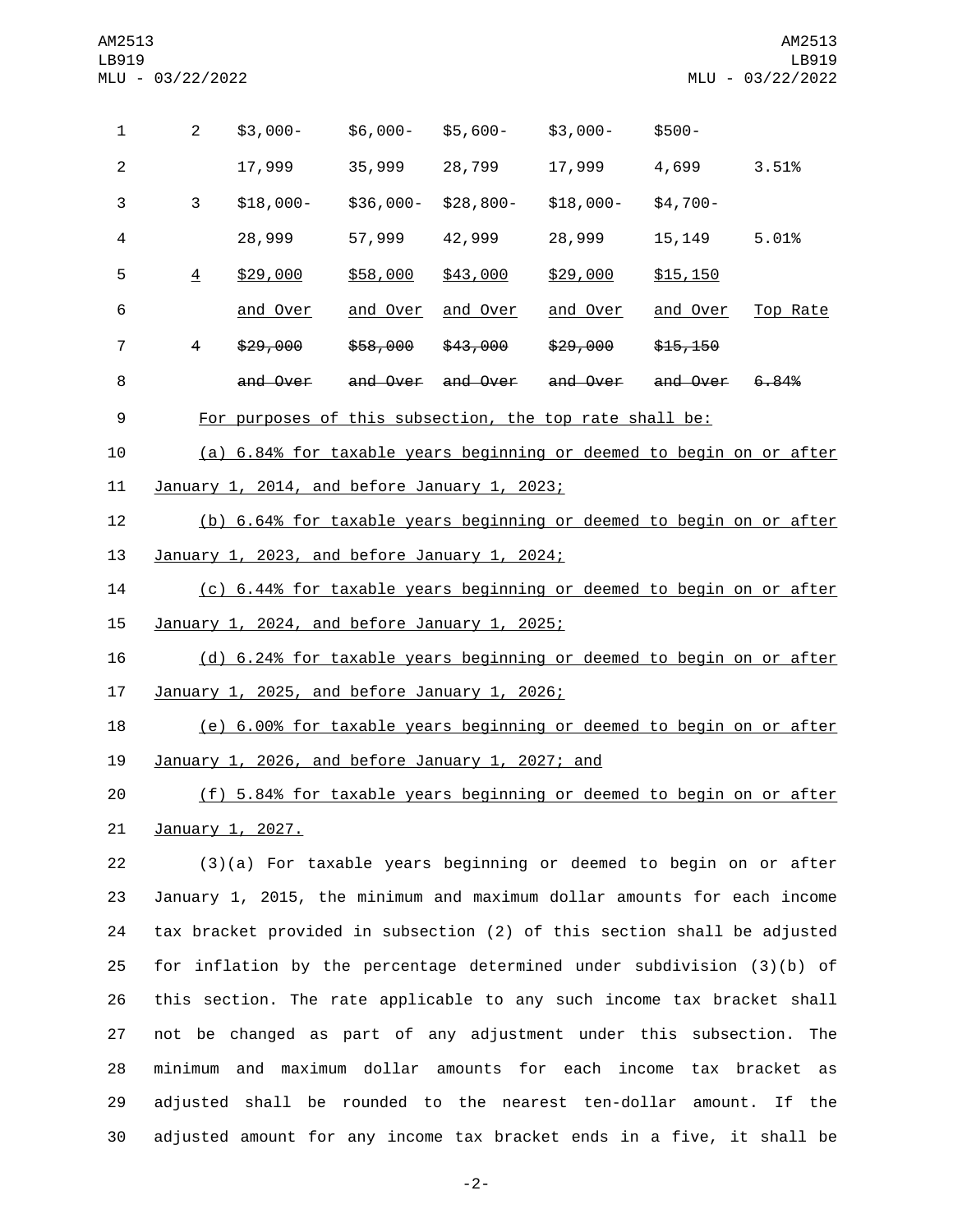1 rounded up to the nearest ten-dollar amount.

 (b)(i) For taxable years beginning or deemed to begin on or after January 1, 2015, and before January 1, 2018, the Tax Commissioner shall adjust the income tax brackets by the percentage determined pursuant to the provisions of section 1(f) of the Internal Revenue Code of 1986, as it existed prior to December 22, 2017, except that in section 1(f)(3)(B) of the code the year 2013 shall be substituted for the year 1992. For 2015, the Tax Commissioner shall then determine the percent change from the twelve months ending on August 31, 2013, to the twelve months ending on August 31, 2014, and in each subsequent year, from the twelve months ending on August 31, 2013, to the twelve months ending on August 31 of the year preceding the taxable year. The Tax Commissioner shall prescribe new tax rate schedules that apply in lieu of the schedules set forth in 14 subsection (2) of this section.

 (ii) For taxable years beginning or deemed to begin on or after January 1, 2018, the Tax Commissioner shall adjust the income tax brackets based on the percentage change in the Consumer Price Index for All Urban Consumers published by the federal Bureau of Labor Statistics from the twelve months ending on August 31, 2016, to the twelve months ending on August 31 of the year preceding the taxable year. The Tax Commissioner shall prescribe new tax rate schedules that apply in lieu of the schedules set forth in subsection (2) of this section.

 (4) Whenever the tax brackets or tax rates are changed by the Legislature, the Tax Commissioner shall update the tax rate schedules to reflect the new tax brackets or tax rates and shall publish such updated 26 schedules.

 (5) The Tax Commissioner shall prepare, from the rate schedules, tax tables which can be used by a majority of the taxpayers to determine their Nebraska tax liability. The design of the tax tables shall be determined by the Tax Commissioner. The size of the tax table brackets may change as the level of income changes. The difference in tax between

-3-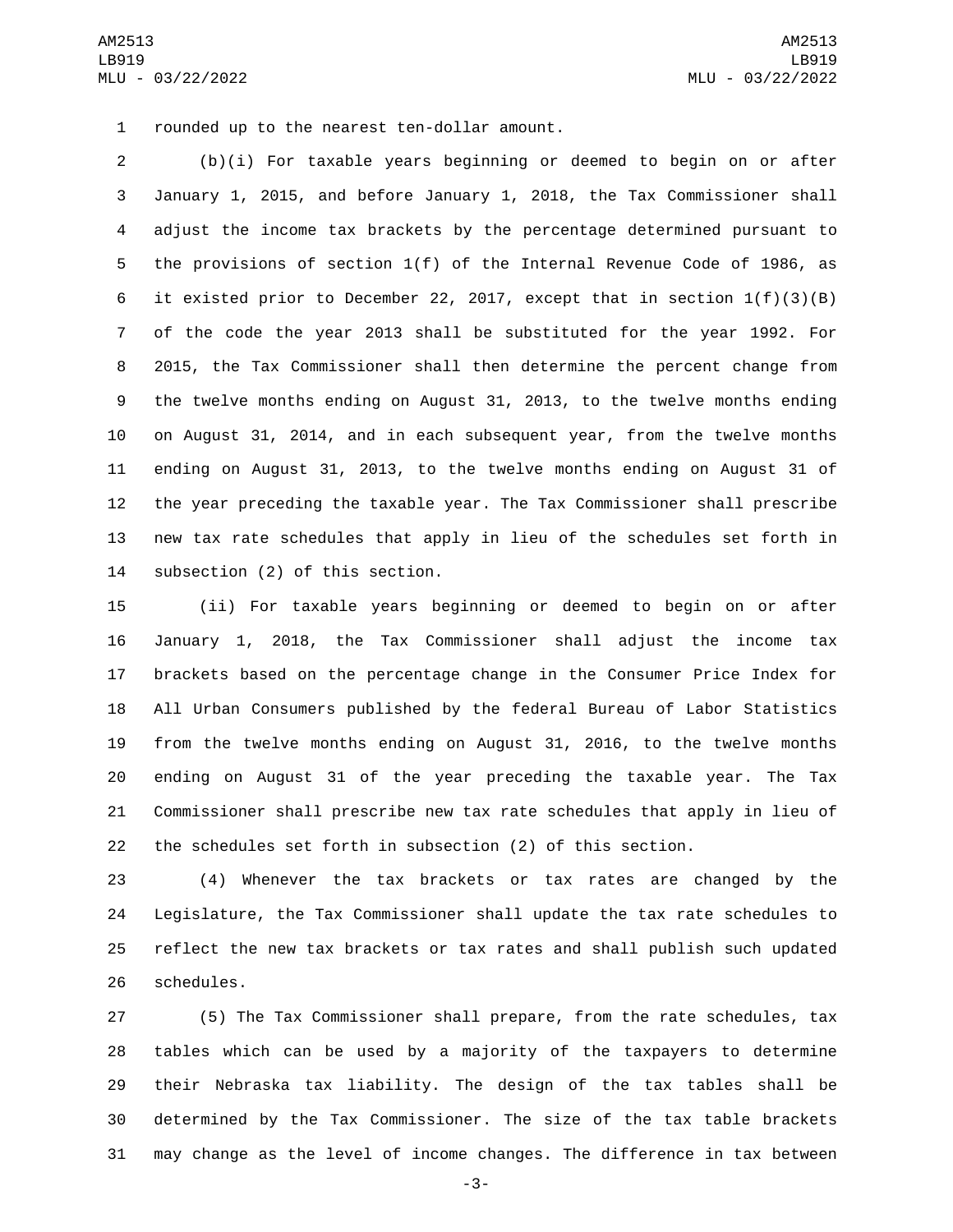two tax table brackets shall not exceed fifteen dollars. The Tax Commissioner may build the personal exemption credit and standard 3 deduction amounts into the tax tables.

 (6) For taxable years beginning or deemed to begin on or after January 1, 2013, the tax rate applied to other federal taxes included in the computation of the Nebraska individual income tax shall be 29.6 7 percent.

 (7) The Tax Commissioner may require by rule and regulation that all taxpayers shall use the tax tables if their income is less than the 10 maximum income included in the tax tables.

 Sec. 2. Section 77-2734.02, Revised Statutes Supplement, 2021, is 12 amended to read:

 77-2734.02 (1) Except as provided in subsection (2) of this section, a tax is hereby imposed on the taxable income of every corporate taxpayer 15 that is doing business in this state:

 (a) For taxable years beginning or deemed to begin before January 1, 2013, at a rate equal to one hundred fifty and eight-tenths percent of the primary rate imposed on individuals under section 77-2701.01 on the first one hundred thousand dollars of taxable income and at the rate of two hundred eleven percent of such rate on all taxable income in excess of one hundred thousand dollars. The resultant rates shall be rounded to 22 the nearest one hundredth of one percent;

 (b) For taxable years beginning or deemed to begin on or after January 1, 2013, and before January 1, 2022, at a rate equal to 5.58 percent on the first one hundred thousand dollars of taxable income and at the rate of 7.81 percent on all taxable income in excess of one 27 hundred thousand dollars;

 (c) For taxable years beginning or deemed to begin on or after January 1, 2022, and before January 1, 2023, at a rate equal to 5.58 percent on the first one hundred thousand dollars of taxable income and at the rate of 7.50 percent on all taxable income in excess of one

-4-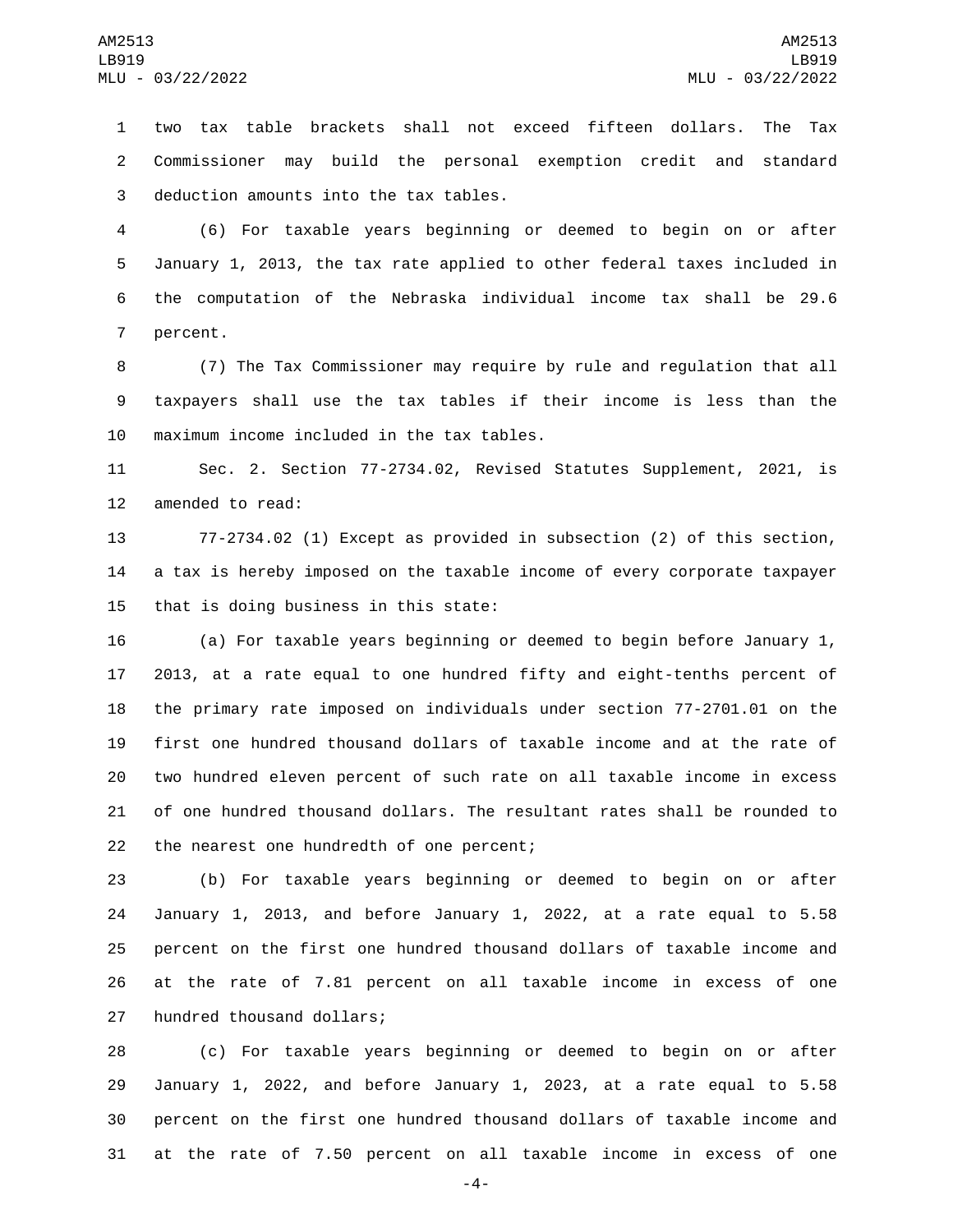1 hundred thousand dollars; and

31 on or after January 1, 2025.

 (d) For taxable years beginning or deemed to begin on or after January 1, 2023, and before January 1, 2024, at a rate equal to 5.58 percent on the first one hundred thousand dollars of taxable income and at the rate of 7.25 percent on all taxable income in excess of one 6 hundred thousand dollars;  $\overline{z}$  (e) For taxable years beginning or deemed to begin on or after January 1, 2024, and before January 1, 2025, at a rate equal to 5.58 percent on the first one hundred thousand dollars of taxable income and at the rate of 6.50 percent on all taxable income in excess of one 11 hundred thousand dollars; (f) For taxable years beginning or deemed to begin on or after January 1, 2025, and before January 1, 2026, at a rate equal to 5.58 percent on the first one hundred thousand dollars of taxable income and at the rate of 6.24 percent on all taxable income in excess of one 16 hundred thousand dollars; (g) For taxable years beginning or deemed to begin on or after January 1, 2026, and before January 1, 2027, at a rate equal to 5.58 percent on the first one hundred thousand dollars of taxable income and at the rate of 6.00 percent on all taxable income in excess of one 21 hundred thousand dollars; and (h) For taxable years beginning or deemed to begin on or after January 1, 2027, at a rate equal to 5.58 percent on the first one hundred 24 thousand dollars of taxable income and at the rate of 5.84 percent on all taxable income in excess of one hundred thousand dollars. It is the intent of the Legislature to enact legislation after August 28, 2021, to lower the tax rate applicable to income in excess of one hundred thousand dollars to 7.00 percent for taxable years beginning or deemed to begin on or after January 1, 2024, and before January 1, 2025, and to 6.84 percent for taxable years beginning or deemed to begin

-5-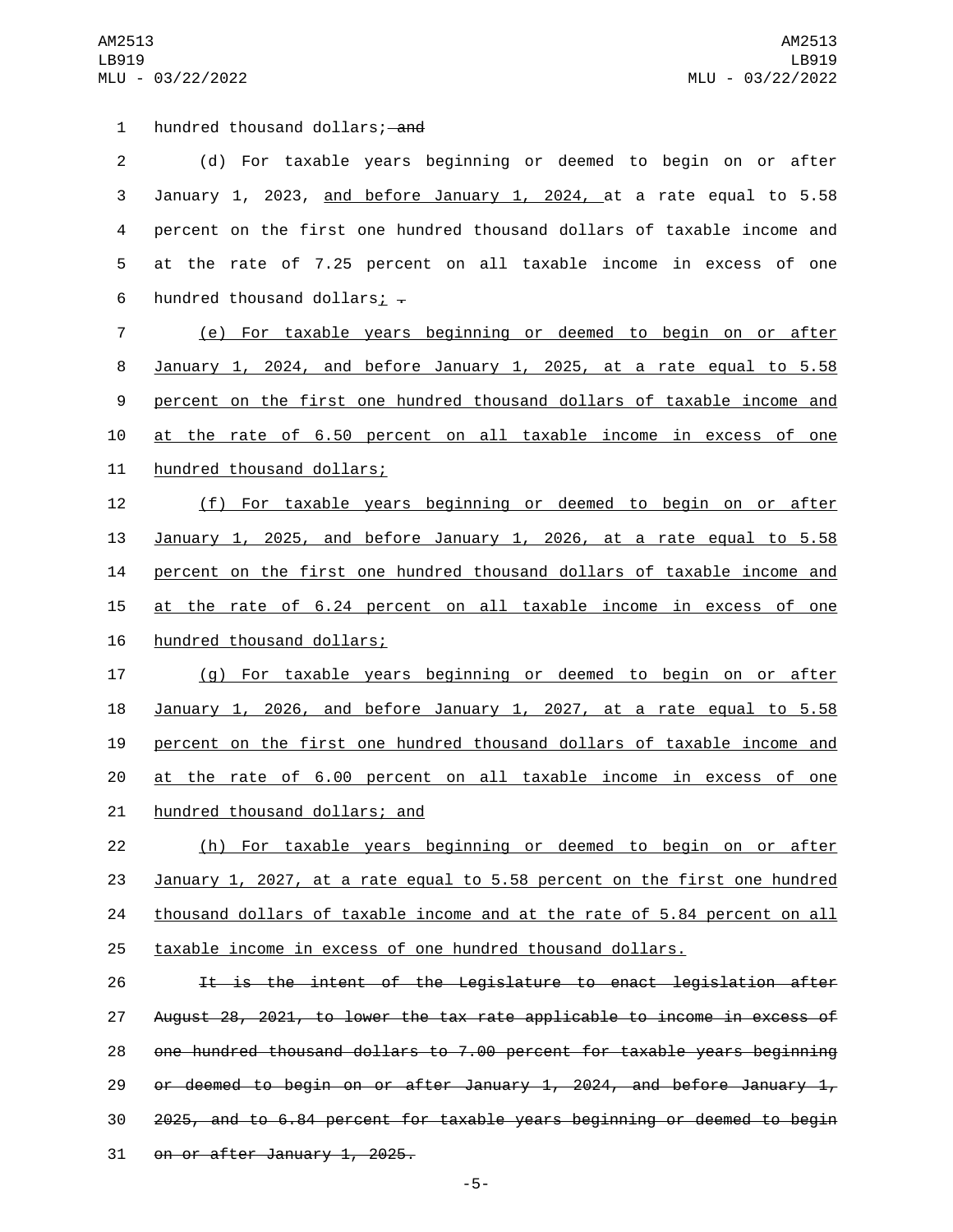For corporate taxpayers with a fiscal year that does not coincide with the calendar year, the individual rate used for this subsection shall be the rate in effect on the first day, or the day deemed to be the 4 first day, of the taxable year.

 (2) An insurance company shall be subject to taxation at the lesser of the rate described in subsection (1) of this section or the rate of tax imposed by the state or country in which the insurance company is domiciled if the insurance company can establish to the satisfaction of the Tax Commissioner that it is domiciled in a state or country other than Nebraska that imposes on Nebraska domiciled insurance companies a retaliatory tax against the tax described in subsection (1) of this 12 section.

 (3) For a corporate taxpayer that is subject to tax in another state, its taxable income shall be the portion of the taxpayer's federal taxable income, as adjusted, that is determined to be connected with the taxpayer's operations in this state pursuant to sections 77-2734.05 to 17 77-2734.15.

 (4) Each corporate taxpayer shall file only one income tax return 19 for each taxable year.

 Sec. 3. Section 77-6701, Revised Statutes Cumulative Supplement,  $2020$ , is amended to read:

 77-6701 Sections 77-6701 to 77-6705 and section 6 of this act shall be known and may be cited as the Nebraska Property Tax Incentive Act.

 Sec. 4. Section 77-6702, Revised Statutes Cumulative Supplement,  $2020$ , is amended to read:

77-6702 For purposes of the Nebraska Property Tax Incentive Act:

 (1) Allowable growth percentage means the percentage increase, if any, in the total assessed value of all real property in the state from the prior year to the current year, as determined by the department, except that in no case shall the allowable growth percentage exceed five 31 percent in any one year;

-6-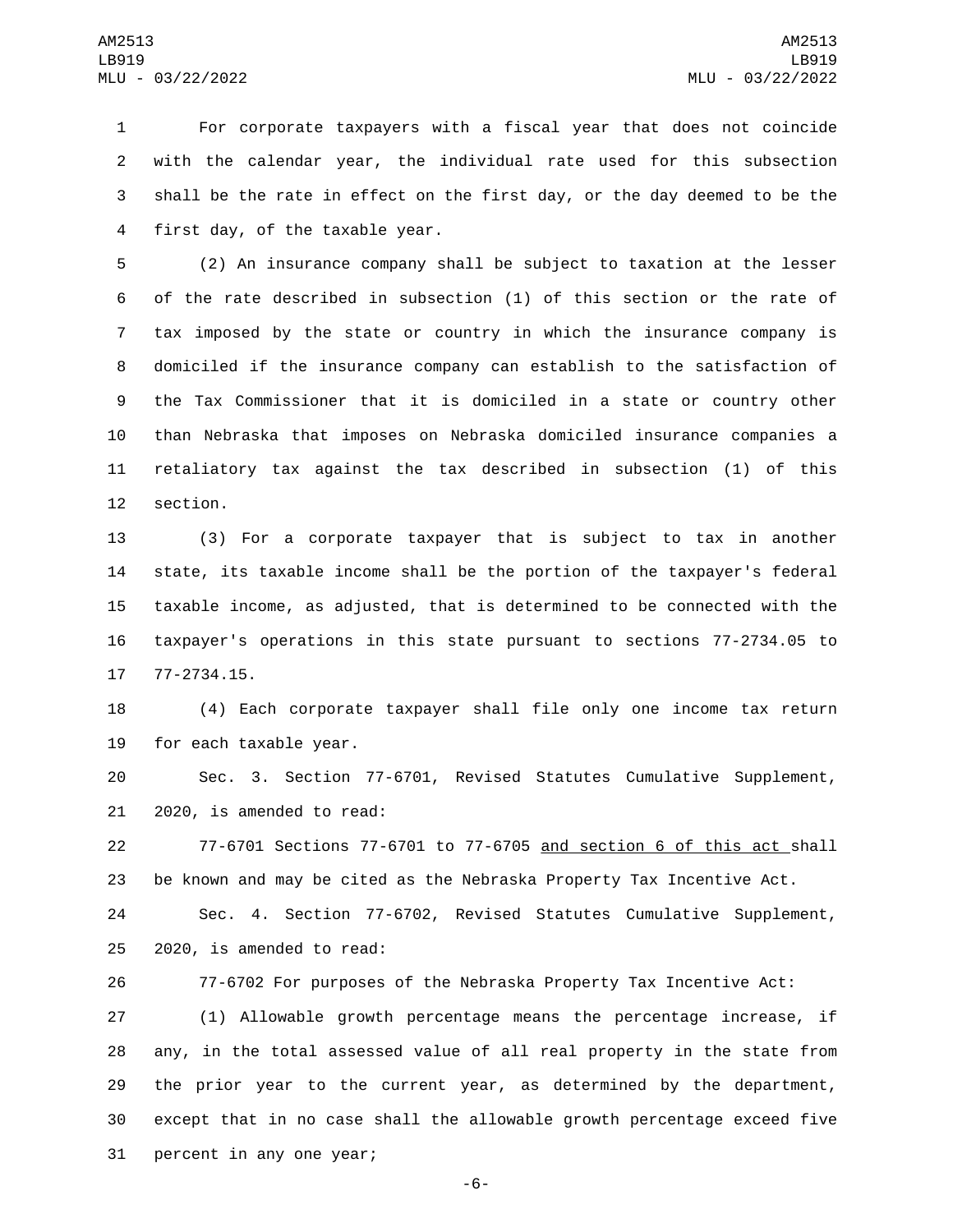(2) Community college taxes means property taxes levied on real property in this state by a community college area, excluding any property taxes levied for bonded indebtedness and any property taxes levied as a result of an override of limits on property tax levies 5 approved by voters pursuant to section 77-3444;

(3) (2) Department means the Department of Revenue;

 (4) (3) Eligible taxpayer means any individual, corporation, partnership, limited liability company, trust, estate, or other entity 9 that pays school district taxes or community college taxes during a 10 taxable year; and

 (5) (4) School district taxes means property taxes levied on real property in this state by a school district or multiple-district school system, excluding any property taxes levied for bonded indebtedness and any property taxes levied as a result of an override of limits on property tax levies approved by voters pursuant to section 77-3444.

 Sec. 5. Section 77-6703, Revised Statutes Supplement, 2021, is 17 amended to read:

 77-6703 (1) For taxable years beginning or deemed to begin on or after January 1, 2020, under the Internal Revenue Code of 1986, as amended, there shall be allowed to each eligible taxpayer a refundable credit against the income tax imposed by the Nebraska Revenue Act of 1967 or against the franchise tax imposed by sections 77-3801 to 77-3807. The credit shall be equal to the credit percentage for the taxable year, as set by the department under subsection (2) of this section, multiplied by the amount of school district taxes paid by the eligible taxpayer during 26 such taxable year.

 (2)(a) For taxable years beginning or deemed to begin during calendar year 2020, the department shall set the credit percentage so that the total amount of credits for such taxable years shall be one 30 hundred twenty-five million dollars;

(b) For taxable years beginning or deemed to begin during calendar

-7-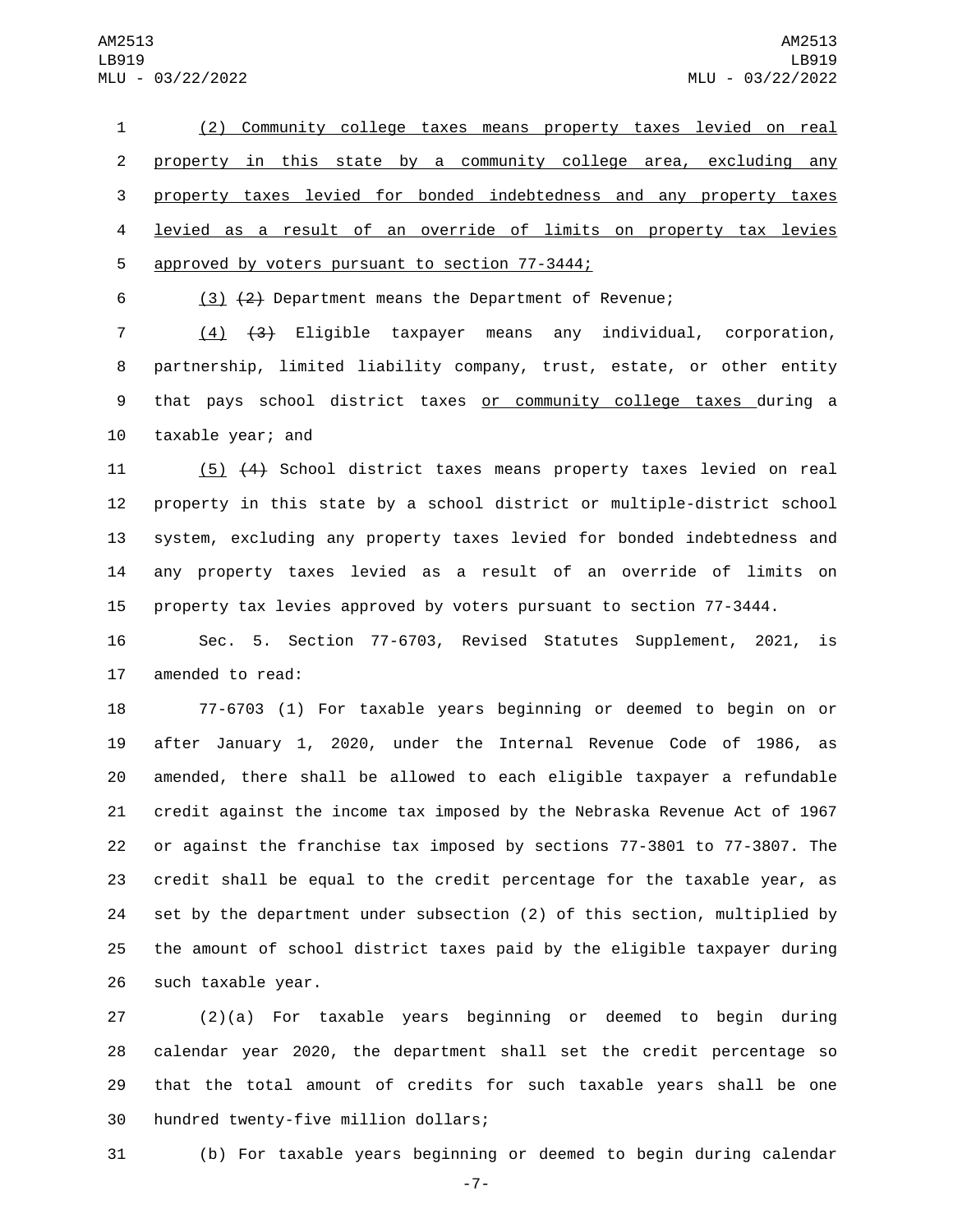year 2021, the department shall set the credit percentage so that the total amount of credits for such taxable years shall be one hundred twenty-five million dollars plus either (i) the amount calculated for such calendar year under subdivision (3)(b)(ii)(B) of section 77-4602 or (ii) the amount calculated for such calendar year under subdivision (3) (c)(ii)(B) of section 77-4602, whichever is applicable;

 (c) For taxable years beginning or deemed to begin during calendar year 2022, the department shall set the credit percentage so that the 9 total amount of credits for such taxable years shall be five hundred forty-eight million dollars the maximum amount of credits allowed under subdivision (2)(b) of this section plus either (i) the amount calculated for such calendar year under subdivision (3)(b)(ii)(B) of section 77-4602 or (ii) the amount calculated for such calendar year under subdivision  $(3)(c)(ii)(B)$  of section 77-4602, whichever is applicable;

15 (d) For taxable years beginning or deemed to begin during calendar 16 year 2023, the department shall set the credit percentage so that the 17 total amount of credits for such taxable years shall be five hundred 18 sixty million seven hundred thousand dollars the maximum amount of 19  $c$  redits allowed under subdivision (2)(c) of this section plus either (i) 20 the amount calculated for such calendar year under subdivision  $(3)(b)(ii)$ 21 (B) of section 77-4602 or (ii) the amount calculated for such calendar 22 year under subdivision  $(3)(c)(ii)(B)$  of section 77-4602, whichever is 23 applicable; and

 (e) For taxable years beginning or deemed to begin during calendar year 2024, the department shall set the credit percentage so that the total amount of credits for such taxable years shall be three hundred 27 seventy-five million dollars; and

 $(e)$   $(f)$  For taxable years beginning or deemed to begin during 29 calendar year 2024 2025 and each calendar year thereafter, the department shall set the credit percentage so that the total amount of credits for such taxable years shall be the maximum amount of credits allowed in the

-8-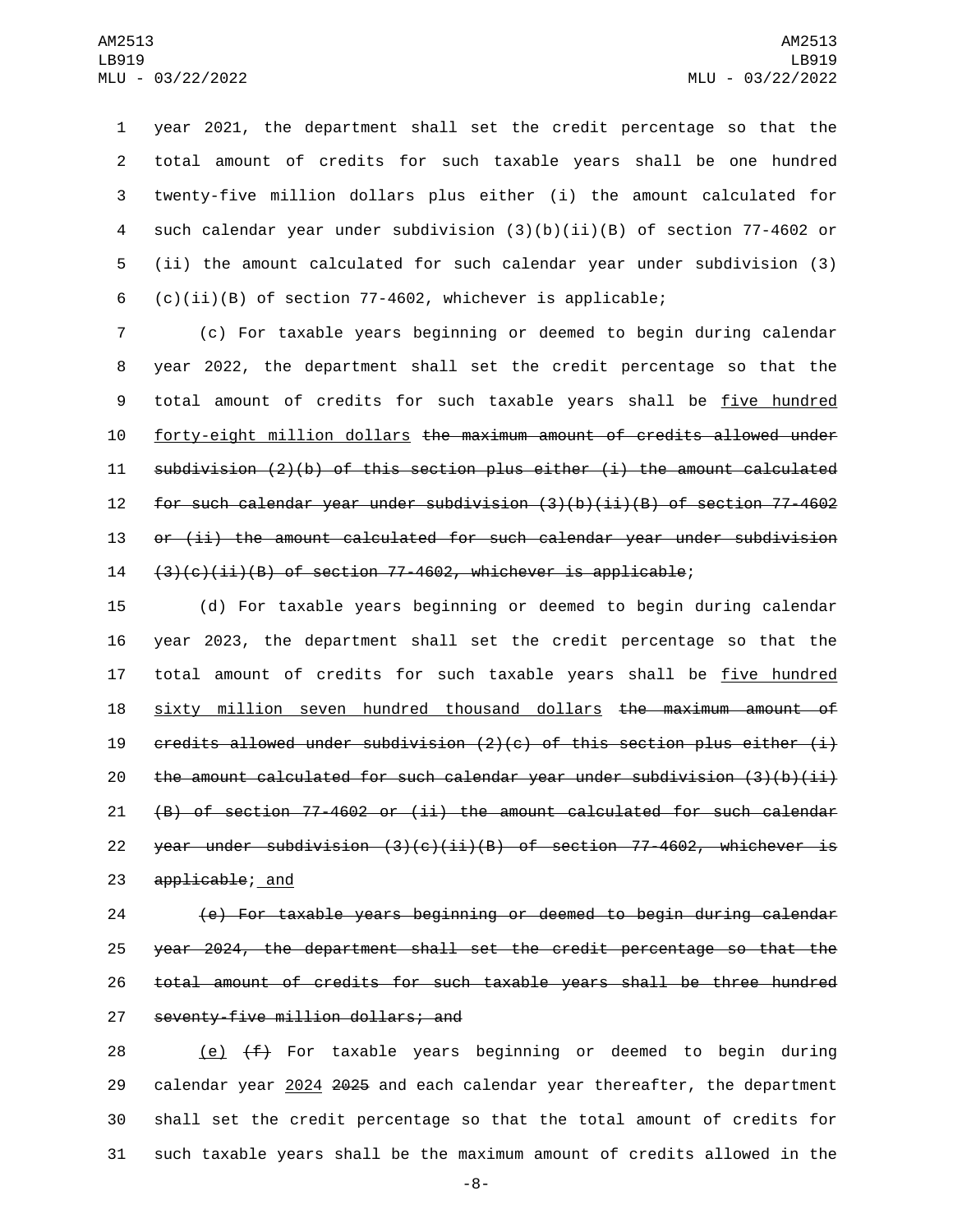prior year increased by the allowable growth percentage.

 (3) If the school district taxes are paid by a corporation having an election in effect under subchapter S of the Internal Revenue Code, a partnership, a limited liability company, a trust, or an estate, the amount of school district taxes paid during the taxable year may be allocated to the shareholders, partners, members, or beneficiaries in the same proportion that income is distributed for taxable years beginning or deemed to begin before January 1, 2021, under the Internal Revenue Code of 1986, as amended. The department shall provide forms and schedules necessary for verifying eligibility for the credit provided in this section and for allocating the school district taxes paid. For taxable years beginning or deemed to begin on or after January 1, 2021, under the Internal Revenue Code of 1986, as amended, the refundable credit shall be claimed by the corporation having an election in effect under subchapter S of the Internal Revenue Code, the partnership, the limited liability company, the trust, or the estate that paid the school district taxes.

 (4) For any fiscal year or short year taxpayer, the credit may be claimed in the first taxable year that begins following the calendar year for which the credit percentage was determined. The credit shall be taken for the school district taxes paid by the taxpayer during the immediately 21 preceding calendar year.

 (5) For the first taxable year beginning or deemed to begin on or after January 1, 2021, and before January 1, 2022, under the Internal Revenue Code of 1986, as amended, for a corporation having an election in effect under subchapter S of the Internal Revenue Code, a partnership, a limited liability company, a trust, or an estate that paid school district taxes in calendar year 2020 but did not claim the credit directly or allocate such school district taxes to the shareholders, partners, members, or beneficiaries as permitted under subsection (3) of this section, there shall be allowed an additional refundable credit. This credit shall be equal to six percent, multiplied by the amount of

-9-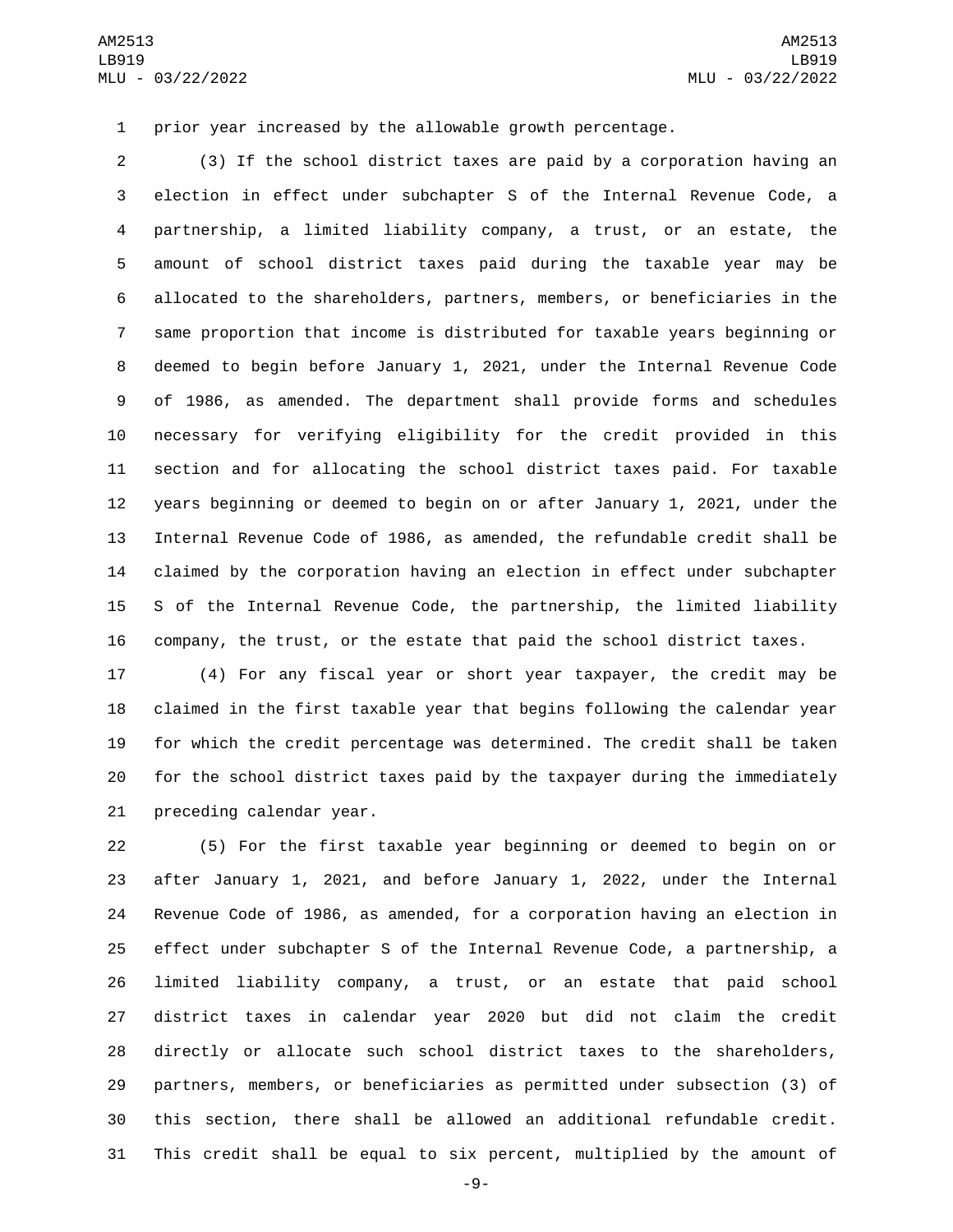| $\mathbf{1}$   | school district taxes paid during 2020 by the eligible taxpayer.          |
|----------------|---------------------------------------------------------------------------|
| $\overline{c}$ | (1) For taxable years beginning or deemed to begin on or<br>Sec. 6.       |
| 3              | after January 1, 2022, under the Internal Revenue Code of 1986, as        |
| 4              | amended, there shall be allowed to each eligible taxpayer a refundable    |
| 5              | credit against the income tax imposed by the Nebraska Revenue Act of 1967 |
| 6              | or against the franchise tax imposed by sections 77-3801 to 77-3807. The  |
| $\overline{7}$ | credit shall be equal to the credit percentage for the taxable year, as   |
| 8              | set by the department under subsection (2) of this section, multiplied by |
| 9              | the amount of community college taxes paid by the eligible taxpayer       |
| 10             | during such taxable year.                                                 |
| 11             | $(2)(a)$ For taxable years beginning or deemed to begin during            |
| 12             | calendar year 2022, the department shall set the credit percentage so     |
| 13             | that the total amount of credits for such taxable years shall be fifty    |
| 14             | million dollars;                                                          |
| 15             | (b) For taxable years beginning or deemed to begin during calendar        |
| 16             | year 2023, the department shall set the credit percentage so that the     |
| 17             | total amount of credits for such taxable years shall be one hundred       |
| 18             | million dollars;                                                          |
| 19             | (c) For taxable years beginning or deemed to begin during calendar        |
| 20             | year 2024, the department shall set the credit percentage so that the     |
| 21             | total amount of credits for such taxable years shall be one hundred       |
| 22             | twenty-five million dollars;                                              |
| 23             | (d) For taxable years beginning or deemed to begin during calendar        |
| 24             | year 2025, the department shall set the credit percentage so that the     |
| 25             | total amount of credits for such taxable years shall be one hundred fifty |
| 26             | million dollars;                                                          |
| 27             | (e) For taxable years beginning or deemed to begin during calendar        |
| 28             | year 2026, the department shall set the credit percentage so that the     |
| 29             | total amount of credits for such taxable years shall be one hundred       |
| 30             | ninety-five million dollars; and                                          |
| 31             | (f) For taxable years beginning or deemed to begin during calendar        |

-10-